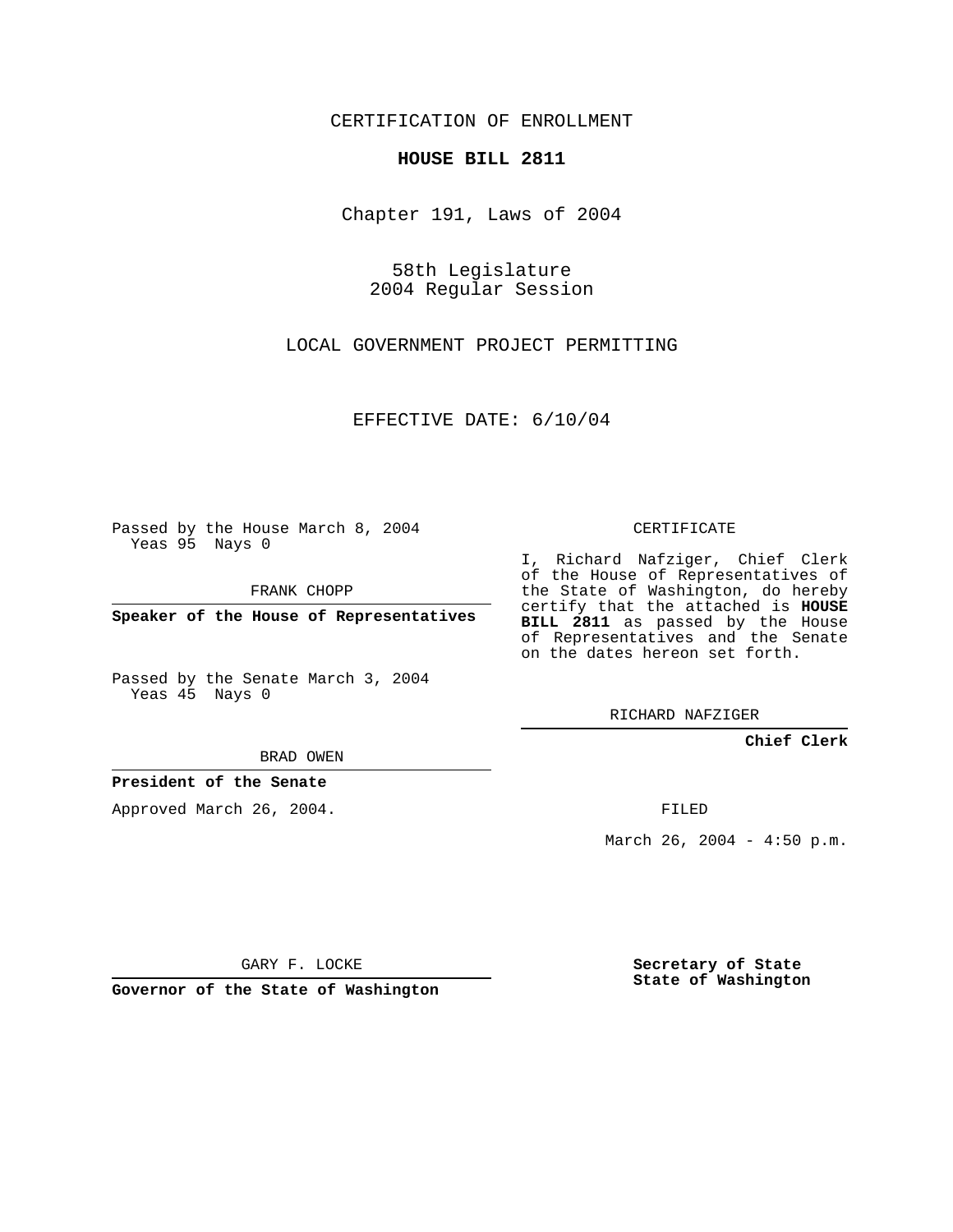## **HOUSE BILL 2811** \_\_\_\_\_\_\_\_\_\_\_\_\_\_\_\_\_\_\_\_\_\_\_\_\_\_\_\_\_\_\_\_\_\_\_\_\_\_\_\_\_\_\_\_\_

\_\_\_\_\_\_\_\_\_\_\_\_\_\_\_\_\_\_\_\_\_\_\_\_\_\_\_\_\_\_\_\_\_\_\_\_\_\_\_\_\_\_\_\_\_

## AS AMENDED BY THE SENATE

Passed Legislature - 2004 Regular Session

## **State of Washington 58th Legislature 2004 Regular Session**

**By** Representatives Jarrett, Upthegrove, Priest, Romero, Shabro, Moeller, Clibborn, Linville, Edwards, Tom, Sullivan and Woods

Read first time 01/21/2004. Referred to Committee on Local Government.

 AN ACT Relating to establishing permit processing timelines and reporting requirements for certain local governments subject to the requirements of RCW 36.70A.215; amending RCW 36.70B.080; and creating a new section.

BE IT ENACTED BY THE LEGISLATURE OF THE STATE OF WASHINGTON:

 NEW SECTION. **Sec. 1.** The legislature finds that the timely issuance of project permit decisions by local governments serves the public interest. When these decisions, that are often responses to land use and building permit applications, are issued according to specific and locally established time periods and without unnecessary or inappropriate delays, the public enjoys greater efficiency, consistency, and predictability in the permitting process.

 The legislature also finds that full access to relevant performance data produced annually by local governments for each type of permit application affords elected officials, project proponents, and the general public the opportunity to review and compare the permit application and processing performance of jurisdictions. Furthermore, the legislature finds that the review and comparison of this data, and the requirement to provide convenient and direct internet access to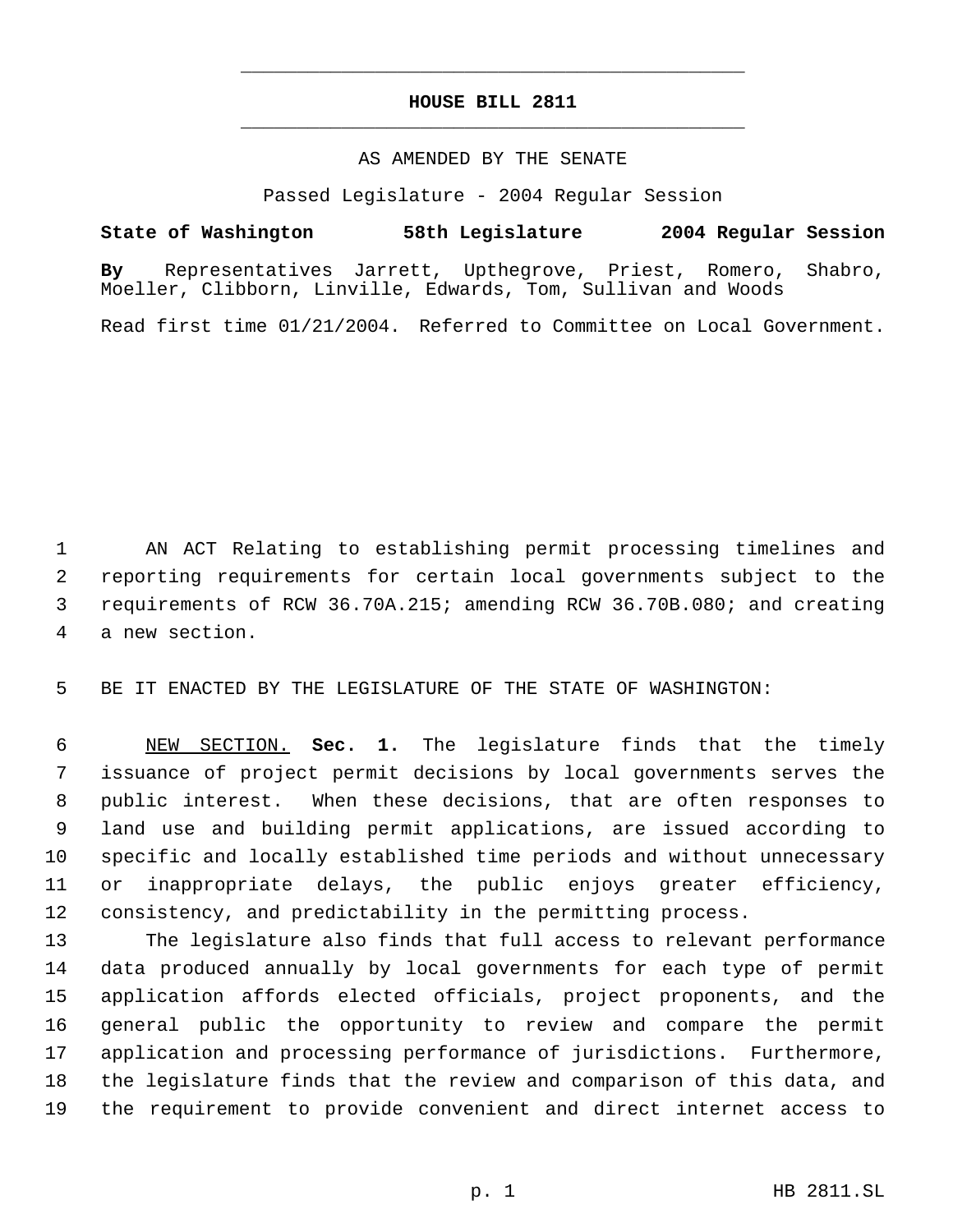germane and consistent reports, will likely foster improved methods for processing applications, and issuing project permit decisions in a timely manner.

 The legislature, therefore, intends to continue and clarify the requirements for certain jurisdictions to produce and provide access to annual permitting performance reports.

 **Sec. 2.** RCW 36.70B.080 and 2001 c 322 s 1 are each amended to read as follows:

 (1) Development regulations adopted pursuant to RCW 36.70A.040 10 ((shall)) must establish and implement time periods for local 11 government actions ((on specific)) for each type of project permit application((s)) and provide timely and predictable procedures to determine whether a completed project permit application meets the requirements of those development regulations. The time periods for 15 local government actions ((on specific)) for each type of complete 16 project permit application( $(s)$ ) or project type( $(s)$ ) should not exceed one hundred twenty days, unless the local government makes written 18 findings that a specified amount of additional time is needed ((for 19 processing of)) to process specific complete project permit applications or project types.

21 ((Such)) The development regulations ((shall)) must, for each type 22 of permit application, specify the contents of a completed project 23 permit application necessary for the ((application of such)) complete 24 compliance with the time periods and procedures.

 (2)(a) Counties subject to the requirements of RCW 36.70A.215 and the cities within those counties that have populations of at least 27 twenty thousand ((shall)) must, for each type of permit application, 28 identify the ((types)) total number of project permit applications for which decisions are issued according to the provisions of this chapter. For each type of project permit application identified, these counties 31 and cities ((shall)) must establish and implement a deadline for issuing a notice of final decision as required by subsection (1) of this section and minimum requirements for applications to be deemed complete under RCW 36.70B.070 as required by subsection (1) of this section.

 (b) Counties and cities subject to the requirements of this 37 subsection also ((shall, through September 1, 2003,)) must prepare ((at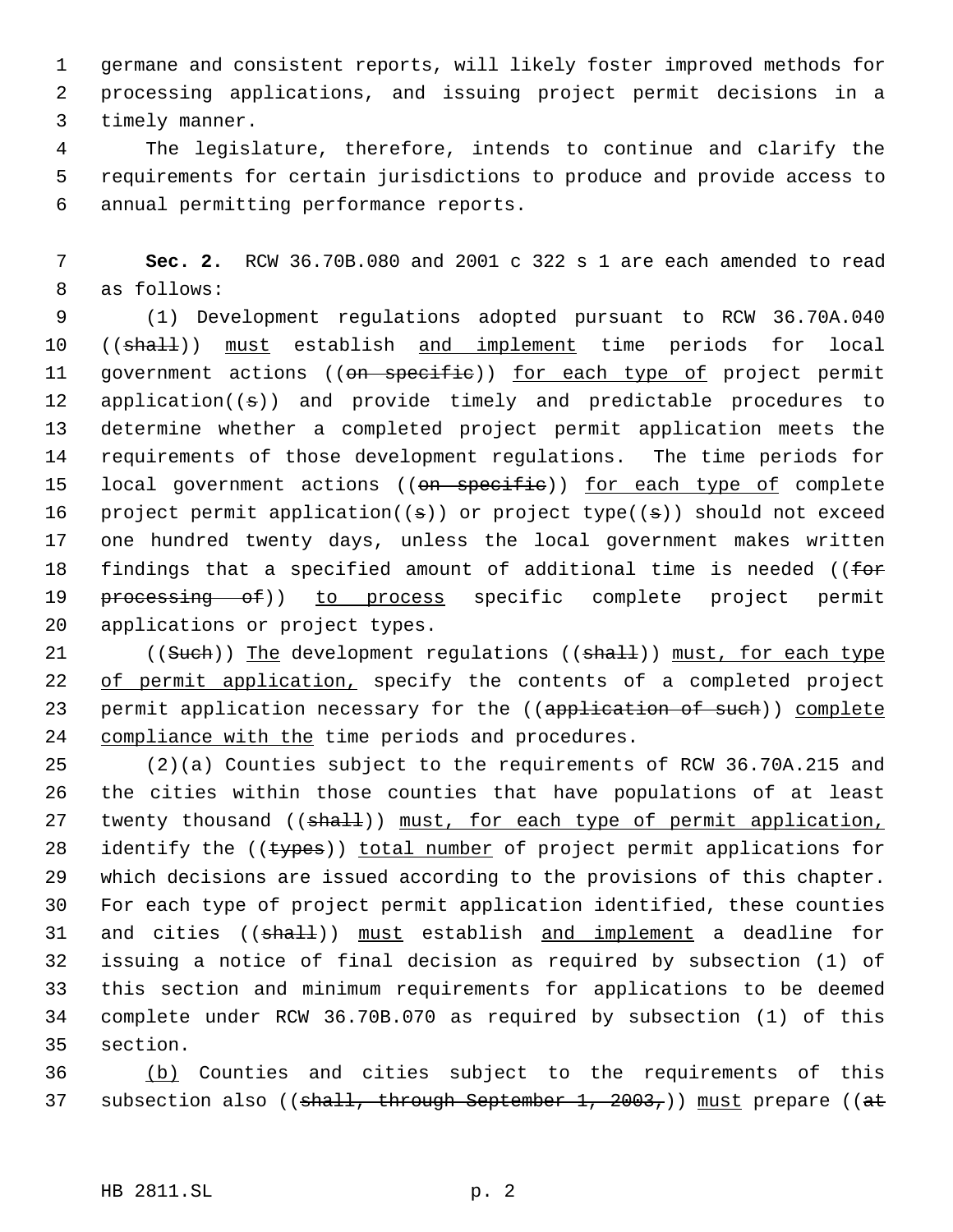1 <del>least two</del>)) annual performance reports that include, at a minimum, the following information for each type of project permit application identified in accordance with the requirements of (a) of this subsection: (i) Total number of complete applications received during the year;

 (ii) Number of complete applications received during the year for which a notice of final decision was issued before the deadline established under this subsection;

 (iii) Number of applications received during the year for which a notice of final decision was issued after the deadline established under this subsection;

 (iv) Number of applications received during the year for which an extension of time was mutually agreed upon by the applicant and the 14 county or city;  $((and))$ 

 (v) Variance of actual performance, excluding applications for which mutually agreed time extensions have occurred, to the deadline 17 established under this subsection during the year; and

 (vi) The mean processing time and the number standard deviation from the mean.

20 (( $\left(\frac{b}{b}\right)$  Until July 1, 2003,)) (c) Counties and cities subject to the 21 requirements of this subsection ((shall)) must:

 (i) Provide notice of and access to the annual performance reports 23 ((required by this subsection)) through the county's or city's web site; and

 (ii) Post electronic facsimiles of the annual performance reports 26 through the county's or city's web site. Postings on a county's or 27 city's web site indicating that the reports are available by contacting 28 the appropriate county or city department or official do not comply with the requirements of this subsection.

 If a county or city subject to the requirements of this subsection 31 does not maintain a web site, notice of the reports  $((shalt))$  must be given by reasonable methods, including but not limited to those methods specified in RCW 36.70B.110(4).

 (3) Nothing in this section prohibits a county or city from extending a deadline for issuing a decision for a specific project permit application for any reasonable period of time mutually agreed upon by the applicant and the local government.